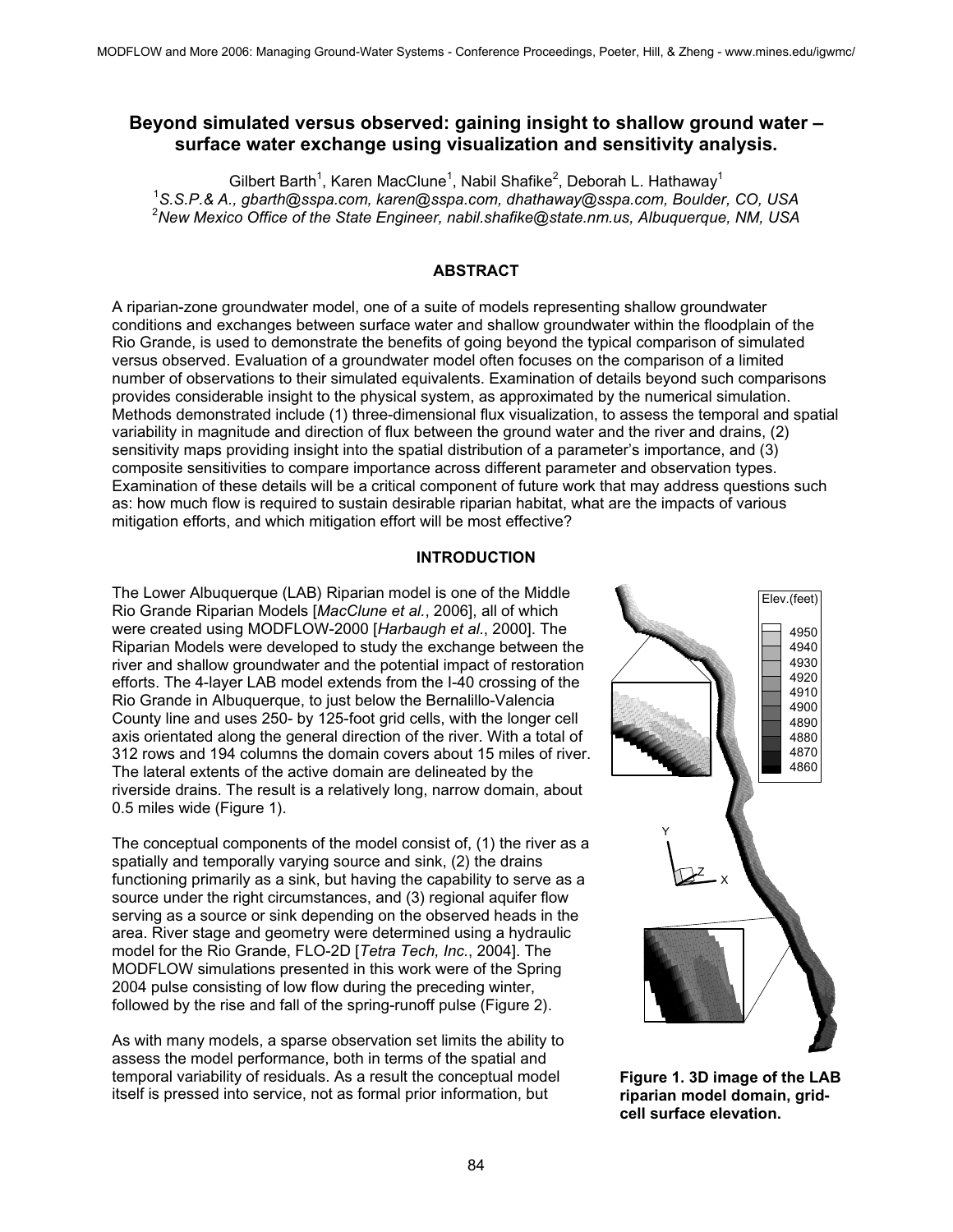simply as a qualitative constraint on the simulation results. A well developed set of expectations, based on the conceptual model, are compared to the simulated results, examining both spatial and temporal variability in order to identify inconsistencies between the simulated and conceptualized physical system. Emphasis is placed on the fundamental insight that can be gained from postprocessing and visualization of simulated results.

This paper demonstrates existing, readily available methods being used as part of the ongoing development and application of the Riparian Models. For each of these



#### **Figure 2. Spring 2004 river flow**

methods, the emphasis in this work is to garner more insight into the hydrologic system than can be expected from a comparison of simulated versus observed heads. The methods applied to the LAB model and presented here include (1) three-dimensional flux visualization, (2) mapping of sensitivities, and (3) summarizing sensitivities using composite scaled sensitivities (css) [*Hill*, 1998]. The first two rely heavily on the processing and visualization of large amounts of data, providing qualitative and quantitative insight into the simulated system while the last provides summary values. Three-dimensional flux visualization is self-explanatory. Sensitivity maps display the spatial distribution of a simulated value's change for a change in parameter value, such as the change in head for a specified change in hydraulic conductivity. The css combine individual sensitivities of different observations allowing comparison even when combining observation types and considering multiple parameters.

#### **METHODS**

#### **Flux Post Processing and Visualization**

A variety of post processing approaches are available ranging from simple pieces of code, output viewers such as the USGS ModelViewer [*Hsieh and Winston*, 2002], to sophisticated graphical user interfaces. This work uses simple pieces of code to extract the data from the binary output files, and process it for the visualization software, Tecplot®, although any 3D-visualization and animation software would suffice. Code to extract fluxes from the binary output files is available from a variety of sources (e.g. USGS's MODFLOW webpage and the University of Alabama's MT3DMS website). The postprocessing code simply reads and writes the fluxes, providing a formatted file for the visualization software along with some basic labels to help identify different flux types (e.g., GHB, RIV, front-face). For this work the 2004 spring-pulse LAB binary output file is postprocessed and the formatted results plotted with the visualization software. Plots typically focus on individual stress packages such as the river or generalhead boundary packages, to assess their interaction with the aquifer.

#### **Sensitivity Maps**

Sensitivity maps were generated for the LAB model for a variety of parameters including the layer-one storage parameter and riparian ET, RIP-ET [*Maddock and Baird*, 2003]. For this work, 2004 spring-pulse sensitivity maps are generated using either the sensitivity-equation method, using MODFLOW-2000, or the perturbation-based approach, using PESTv10 [*Watermark Numerical Computing*, 2004], or both. In addition to differences due to the calculation method, the two approaches have advantages and disadvantages in terms of implementation. For example, while the sensitivity-equation method typically provides a more accurate assessment it is limited to parameters for which MODFLOW-2000 has been coded to calculate the sensitivity equations. A perturbation–based method, such as PEST or UCODE [*Poeter et al.*, 2005], can calculate sensitivities for virtually any parameter. A full assessment of the differences between sensitivity-equation and perturbation-based sensitivities is beyond the scope of this brief presentation; the two methods are presented together simply to remind and advocate the use of multiple methods in order to increase the potential for discriminating between results and artifacts.

Generation of sensitivity maps from MODFLOW-2000 is a simple matter of creating additional input files, running the simulation and then plotting the sensitivity data. MODFLOW-2000 provides output of one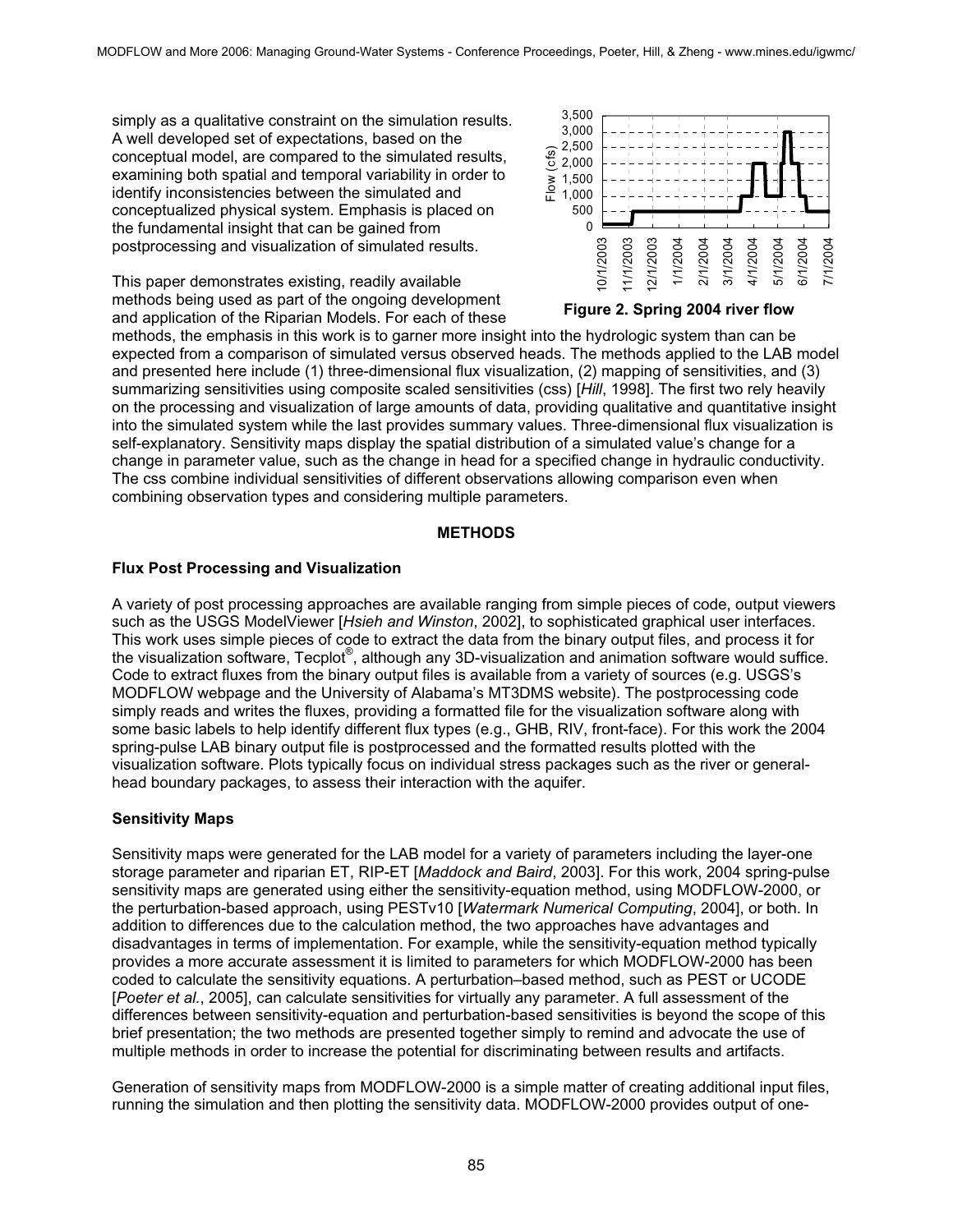percent scaled sensitivities for every grid cell in the model [*Hill et al.*, 2000, p. 71] and can produce the one-percent scaled, head-sensitivity maps for a wide range of parameters. PEST can save the Jacobian matrix in a binary-file form, which is then postprocessed using the included utilities, and the results plotted as sensitivity maps. Since MODFLOW-2000 generates one-percent scaled sensitivities the sensitivitymap values from the PEST-generated Jacobian matrix will be 100 times larger than the MODFLOW-2000 values, when the parameter has a value equal to 1.0.

Perturbation-based approaches generally provide greater flexibility in terms of the parameters and observations evaluated. For example, in the LAB model the RIP-ET package was used to represent riparian-zone evapotranspiration. Since the RIP-ET package is not part of the official MODFLOW-2000 release MODFLOW-2000 does not include sensitivity equations for RIP-ET and the perturbation-based method was used to create the sensitivity maps.

#### **Composite Scaled Sensitivities**

As opposed to the flux and sensitivity maps, css are typically used to provide a lumped summary by combining individual scaled sensitivities. A css indicates the total amount of information provided by the observations for the estimation of a single parameter [*Hill*, 1998], or a measure of the parameter importance in determining the simulated values.

**RESULTS** 

#### **Flux Post Processing and Visualization**

Figure 3a shows the flux from the RIV package to the aquifer, demonstrating spatial and temporal variations. The lightest shading, occurring where there are no river or drain cells, indicates zero flux. The darkest shading indicates flow from the aquifer to the RIV cells, and the dark grey represents flux from the RIV cells to the aquifer.

Post processing the binary outputs, creating a separate TECPLOT zone for each timestep allows the possibility of animating with time. The zones are displayed in succession to create an animated image, which cannot be demonstrated in print, but Figure 3a shows three of the zones representing flux at three different times.

Figure 3b shows the same stress-period 6 data, but uses the flux magnitude as the abscissa ordinate. The lighter shading, protruding upwards, represents positive flux: from the river to aquifer. The darker shading on the portions extending downward represents flux from the aquifer to the river. This simple change in display provides an alternative way to examine the results, the animation of which provides an intuitive visualization of the magnitude and direction of river-aquifer interaction.

# **(a) Flux To Aquifer** Stress Period 3 **Positive Negative** Stress Period 6 **(b) Flux to Aquifer Positive** ╾ -1 **Negative** X Y∠Z

**Figure 3. Time and space varying RIV-toaquifer fluxes (a) standard X, Y, Z (b) flux magnitude as Z coordinate.** 

#### **Sensitivity Maps**

The layer-one-storage-parameter sensitivity maps in Figure 4a and b were calculated using sensitivityequation and perturbation methods, respectively, and indicate the amount of information that a head observation provides for the layer-one storage parameter, for a subregion of the LAB model. Zerosensitivity values, in cells where boundary conditions such as the RIV package control heads, are more accurately depicted using the sensitivity-equation method. Differences between the two methods are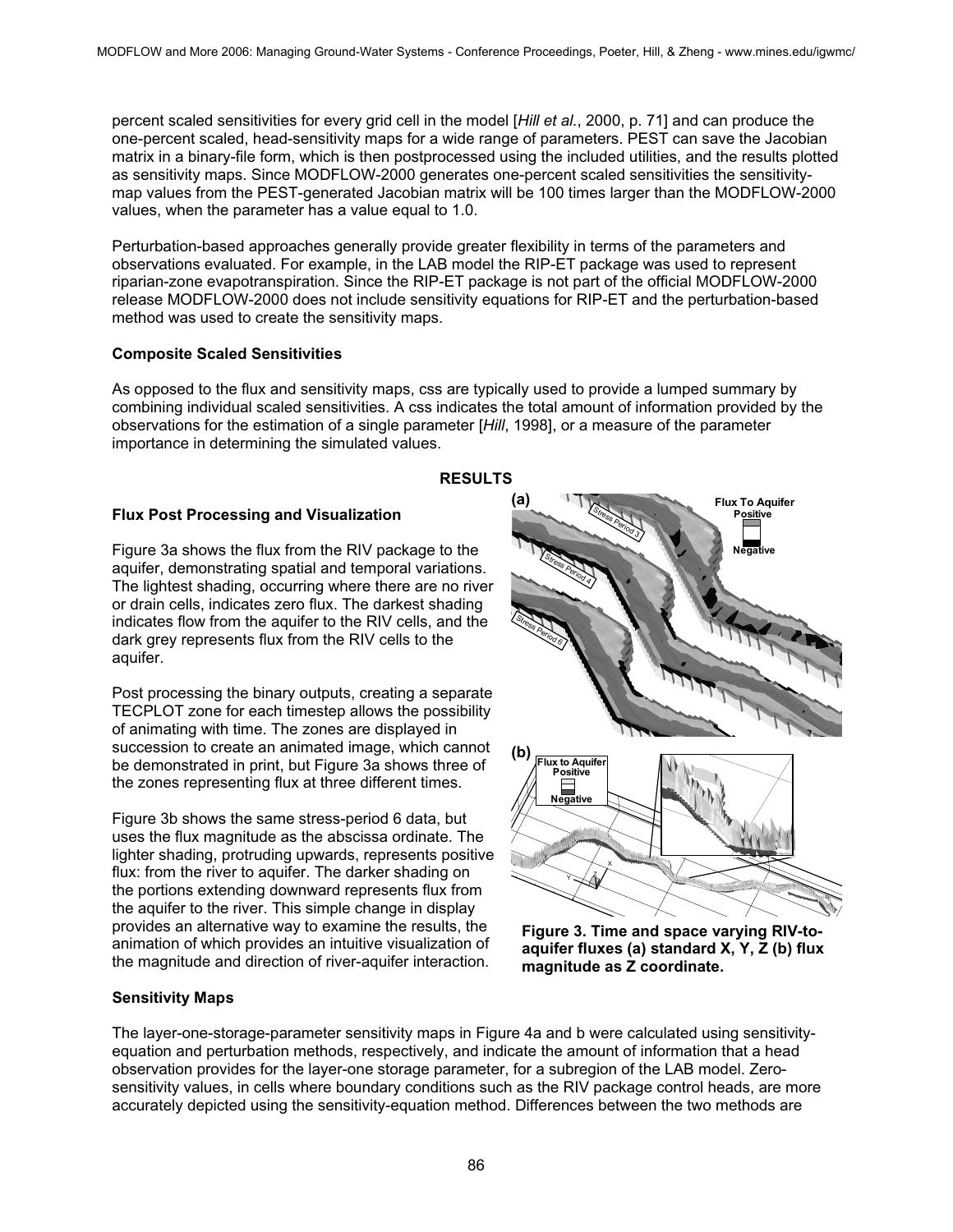relatively minor, especially if relative importance is the primary concern. However, it should be noted that even such small differences may result in significantly different outcomes over the course of a parameter-estimation run.

Figure 5 demonstrates the transient nature of the sensitivity maps for the layer-1 storage parameter (a and b) and class-*A* vegetation ET (c and d) for a subregion of the LAB model domain. As the river stage rises and aquifer storage fills, the sensitivities are mostly negative indicating that an increase in storage coefficient will decrease the simulated head (Figure 5a), while in Figure 5b the values are mostly positive since the river stage is dropping and an increased storage coefficient results in heads staying higher at the end of the stress period. In addition to the sign, the maps indicate a shift in the high-sensitivity locations. In Figure 5c, the greater magnitude sensitivity locations indicate areas that, for increased class-*A* vegetation ET rates, result in the least increase



**Figure 4. Head-sensitivity maps for storage parameter, (a) MODFLOW-2000 1% scaled sensitivities, and (b) PEST generated sensitivities.** 



**Figure 5. Head sensitivity to (a) layer-1 storage parameter for rising and (b) falling river stage, (c) class-***A* **vegetation ET for rising and (d) falling river stage.**

in heads as river stage rises during the stress period. In contrast, Figure 5d shows large areas of positive sensitivity as the river stage falls indicating that, contrary to intuition, a higher ET rate will increase heads in that particular falling-stage stress period, as discussed below.

#### **Composite Scaled Sensitivities**

The selected css (Figure 6) provide perspective on parameter importance using, for simplicity, only the head observations from the entire domain. Other results, not presented, would often include flow observations as well. The ET rate for class-*E* vegetation has greater overall impact than the rate for the other vegetation classes, *A* – *D*. The Rio Grande conductance (*RIO\_C*) has slightly more potential to influence heads than the layer-one storage parameter (*ssl1\_lpf*), but considerably less than drain conductance (*DRN\_C*).



**Figure 7: Selected composite Figure 6. Selected composite scaled sensitivities. scaled sensitivities** 

#### **DISCUSSION/CONCLUSIONS**

The simulations and results presented here are preliminary. While specific features are discussed for the sake of illustration, the primary objective is to demonstrate and advocate the overall process of viewing fluxes, sensitivities, and interpreting css.